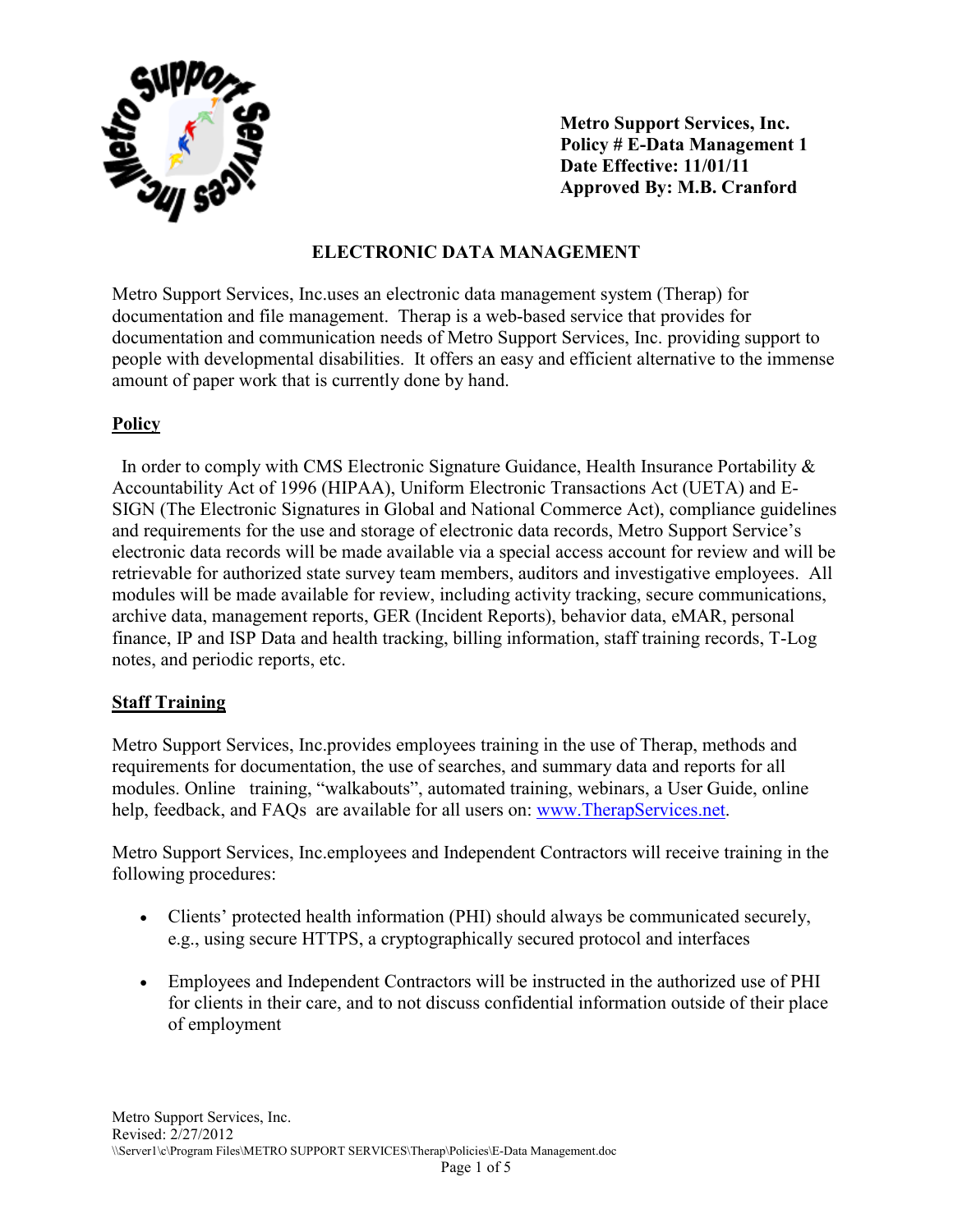- Employees and Independent Contractors will proceed with caution when saving electronic files containing PHI or files exported from THERAP to Excel or PDF
- Employees and Independent Contractors should not share their personal login information with others, write down their login information on paper, or save them in electronic files that can be accessed by others.
- While accessing the system from a shared computer or a public place, employees and Independent Contractors should not leave the computer screen unattended, delete all information from those computers, including clearing caches, cookies and temporary files
- Metro Support Services, Inc.employees and Independent Contractors are advised not to store data on personal computers, laptops, or other storage devices, and any files containing PHI should be deleted after the work has been completed. This however will not apply to documents scanned into Therap by employees as Metro Support Services, Inc. maintains all client information / data in agency.
- Management reports, behavior Information, nursing, summary reports and other reports containing PHI may be printed or copied for use as required for Metro Support Services, Inc.business, per Metro Support Services, Inc.policy, or as required by state or federal regulation

# **Therap Administrators**

Metro Support Service's Therap Administrators will be trained by Therap employees in the use and management of electronic data within the secure database. These selected Administrators are responsible for proper assignment of access privileges to users, setting up password policies, and activating/deactivating user accounts. Administrators will be required to have a clear understanding and sound knowledge of the various application capabilities and the underlying HIPAA regulations and E-sign policy, including:

- **Access Control:** Administrators are responsible for assigning proper roles and privileges to users to grant them access to systems while at the same time restricting access only to authorized information. Administrators are also responsible for updating these user access privileges assigned in accordance with changing job responsibilities and authority.
- **Implement Password Policy:** Administrators are able to set up and implement a suitable password policy for Metro Support Services, Inc.by specifying specific properties, including the minimum length, number of letters, digits, special characters required, and the policy regarding the password expiration periods. Metro Support Services, Inc.will not record, or inquire regarding employees' or Independent Contractors' passwords, or assign passwords to employees or Independent Contractors. Metro Support Services, Inc.may reset a temporary password at the request of employees or Independent Contractors who have been locked out of the system, however, employees and Independent Contractors will be asked to reset their temporary Therap System password immediately.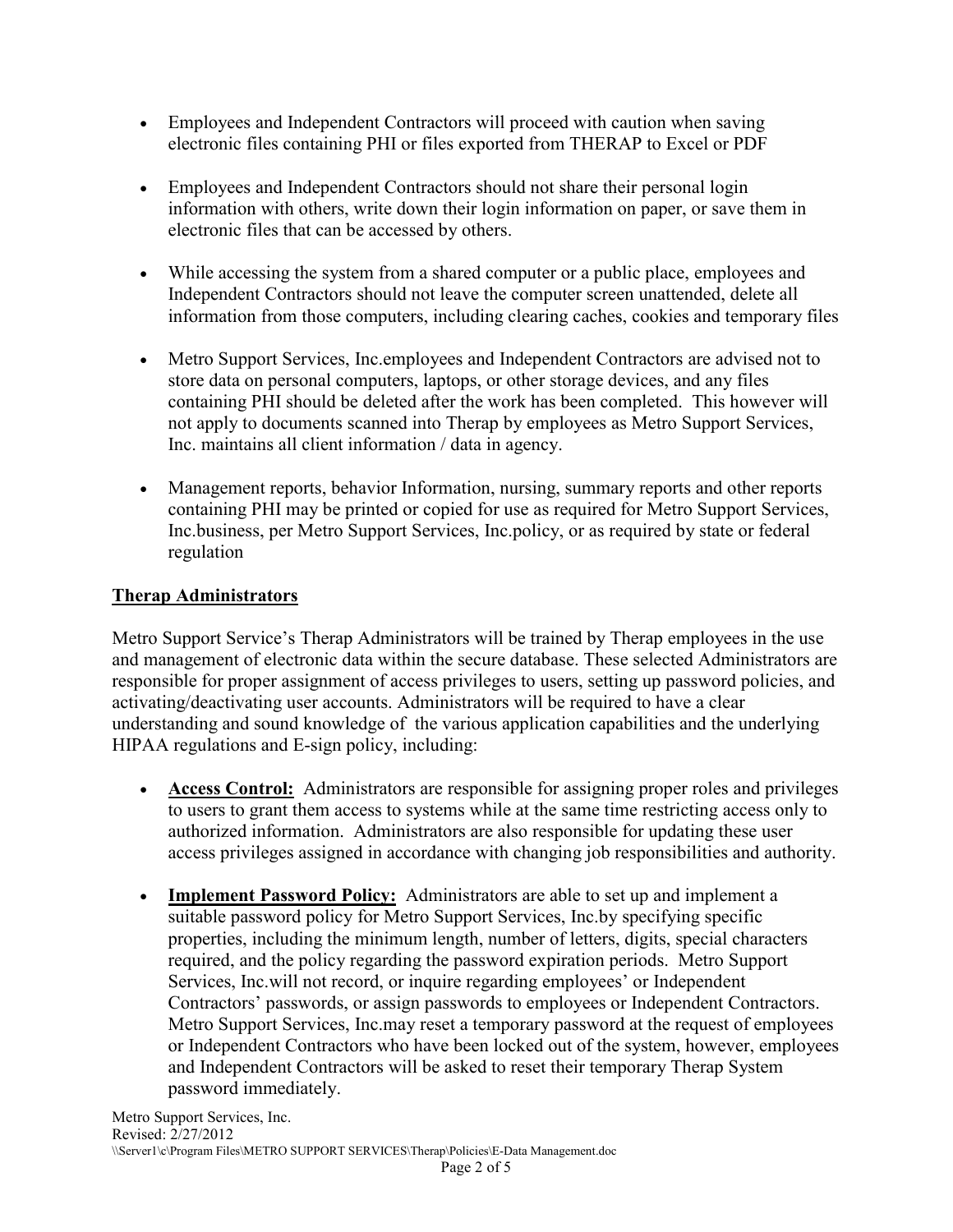- **Managing User Accounts:** Administrators are responsible for creating and activating Therap accounts for employees and Independent Contractors and providing them with the required login information. Administrators will instruct new account holders to create passwords. If users forget their passwords, login names or provider codes, they will ask their Administrators for this information. (Therap Customer Support will not alter or supply users' login information, except for agency Provider Administrators.). Administrators may also disable employees' or Independent Contractors' user accounts when they terminate employment or contract, are on Administrative Leaves, or extended leaves.
- **Electronic Signatures:** Each employee or Independent Contractor shall choose a password of their choice to enable access to the system and to review activity tracking. The electronic signature tracks time and date stamps of all your entries within Therap. Employees and Independent Contractors shall NEVER give this password to any other employees or Independent Contractors. Violation of this policy may result in immediate disciplinary action.
- **Assignment of Roles and Caseloads:** Therap implements a multilevel access mechanism based on roles and clients. Metro Support Services, Inc.can specify the level of access available to particular users of the systems and grant permission accordingly. Administrators will assign users a specific list of roles for access privileges, as well as access to a specific caseload(s) of clients based upon their need to know, access, and level of responsibility.
- **Tracking User Activities:** Administrators are able to track users' activities by using the Therap Activity Tracking module. The module is equipped with the capability to record and report on activities of all user accounts. The Activity Tracker will record all users accessing the system, including, time, date, login name, user name, IP address, and all activities, including viewing of information, creation or modification of any and all data or records. Administrators with this role or option can detect any attempts to breach the system security (failed login attempts) or other misuse. The Therap system is monitored by security systems and Therap employees for unusual activity. As needed, Therap services will provide training and support materials for Administrators to learn about these and other HIPAA compliant Therap features.

## **Message Integrity**

All communications between end users' browsers and the Therap application are carried over HTTPS, a cryptographically secured protocol. No third parties can modify the data transferred or modify the data stored in Therap without going through the application. The data is stored in multiple secured locations, guaranteeing its safety from natural and manmade disasters.

• **Secure Sockets Layer (SSL)**: SSL is the international standard used to ensure protection of data during transmission over the internet. SSL provides endpoint authentication and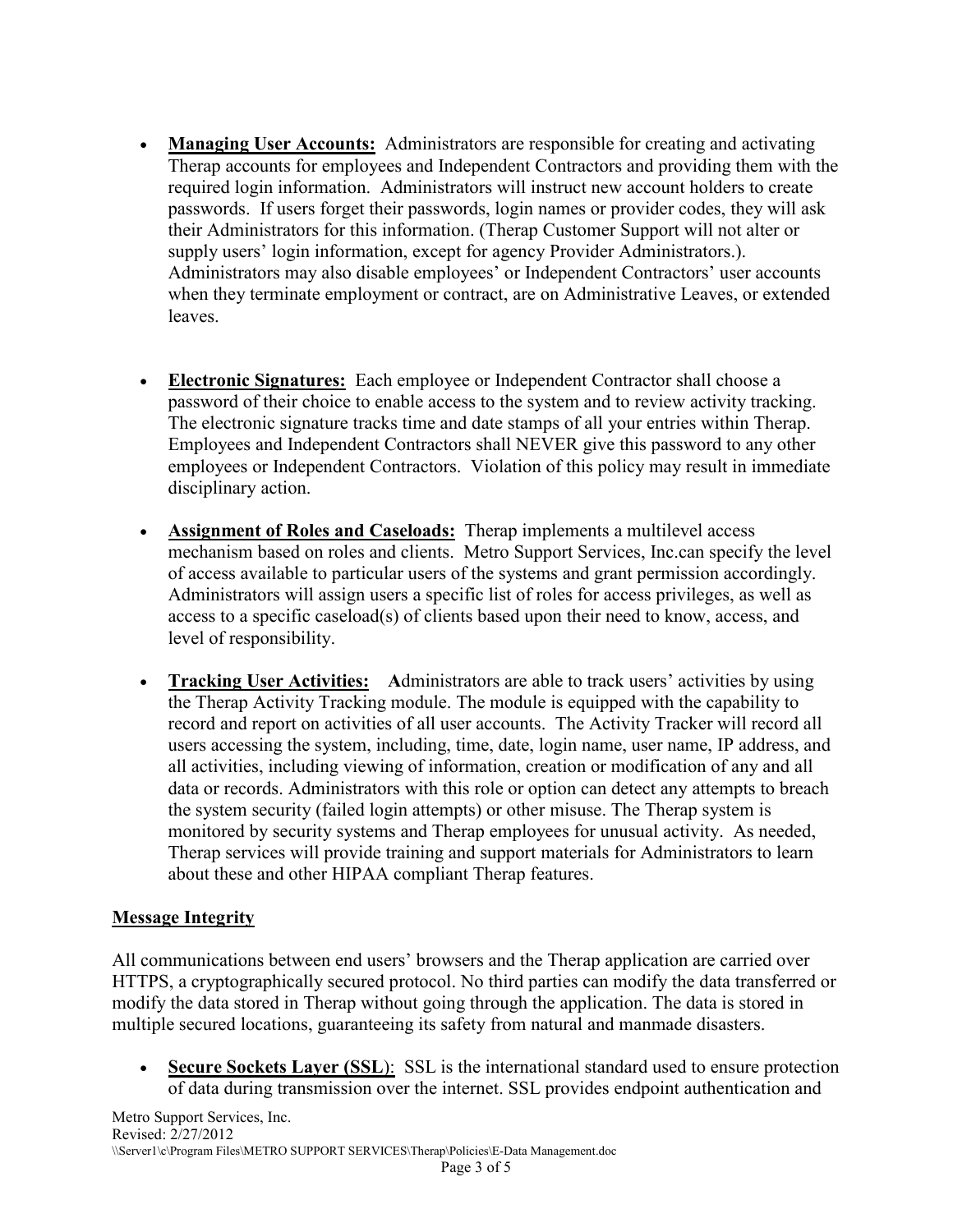communications privacy over the Internet using cryptography. The protocols allow client/server applications to communicate in a way which is designed to prevent eavesdropping, tampering and message forgery. Called communications from users to the Therap system use SSL, and thus are secure during transmissions.

- **Non Repudiation:** As data is stored securely no users can access the data without proper privilege and audit trail (activity tracking), and no users can deny the association of their identity with documents stored in Therap. *Initial*
- **User Authentication:** All users, including Therap employees, must authenticate with a unique login name and a secret password to gain access to the system.
- **Session Expiration:** Therap has a session expiration mechanism such that a session expires when a user has not used the system (i.e., has not hit any key on the keyboard or clicked on a button on the form) for half an hour. The system displays a countdown message for 5 minutes before the session actually expires. If users want to resume work, they can cancel the expiration by simply clicking a button on the countdown message. This is a security feature which prevents unauthorized personnel from using their login in cases where users may have left the program without logging out.
- **Altering over Non-Secure Media:** The Therap system assures that no PHI is transmitted over media, including email, text messaging, paging, while still providing a flexible alerting mechanism. For example, users may configure their notification properties to receive email or text messages that would let them know about critical incident reports being filed without revealing any PHI. When secure media, such as SComm and FirstPage, are used for alerting, the system allows PHI, such as clients' names to be included.
- **Secure Communications:** The use of Secure Communication in sharing of sensitive information is strictly confidential. Any unauthorized sharing of such information may be considered a breach of confidentiality.
- **Clear to Zero:** All employees and Independent Contractors are required to clear the FirstPage or Dashboard of all numbers in their Therap accounts at the beginning of their shifts. Employees' and Independent Contractors' FirstPage or Dashboards can be cleared by opening and reading all information contained in these links. Employees and Independent Contractors are responsible for all information contained in these communications. The Therap system does record that these items have been viewed and acknowledged by employees and/or Independent Contractors. *Initial*
- **Printable Format or Record Access:** Information contained in Therap is printable and can be reproduced, upon request, for any quality monitor, licensing employees, survey teams, auditors, or guardians.